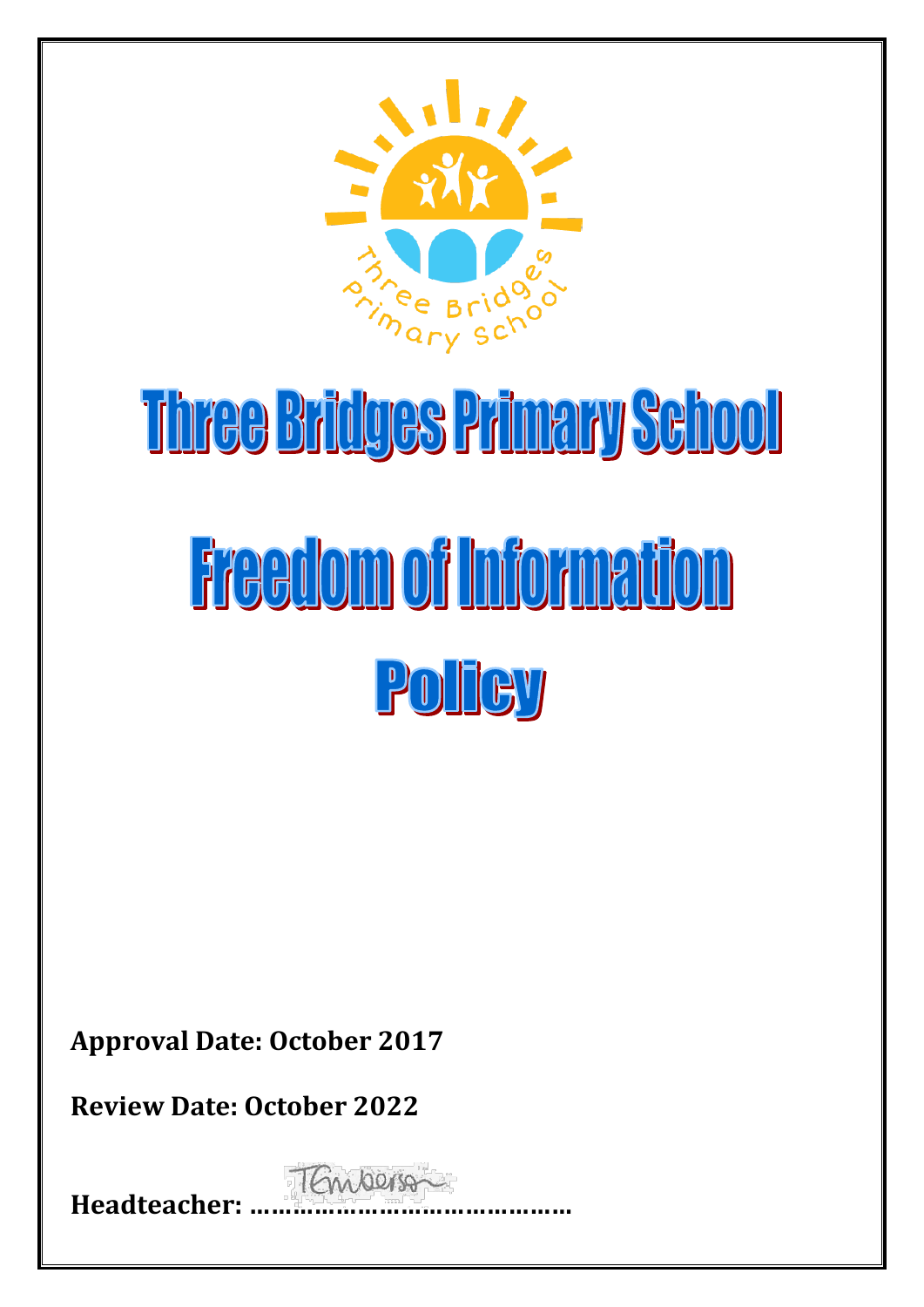# **Freedom of Information Policy**

| Lead member of staff                | Trudy Emberson, Headteacher   |
|-------------------------------------|-------------------------------|
| <b>Governor Committee</b>           | FGB                           |
| <b>Chair of Governors signature</b> |                               |
| Date of publication                 | 11 <sup>th</sup> October 2017 |
| Reviewed                            | October 2020                  |
| Review date                         | October 2022                  |

## **Introduction**

The School is a "public authority".

The Freedom of Information Act 2000 (FOIA) provides public access to information held by public authorities.

The Environmental Information Regulations 2004 (EIR) provides public access to environmental information as defined in the Regulations.

FOIA and EIR promote openness and transparency.

Information is provided in two ways:

- 1. It is mandatory to publish certain information (publication scheme); and
- 2. Any person is entitled to request information which subject to the application of any exemptions must be provided free of charge.

The Act does not give people access to their own personal data. Subject Access Requests are dealt with in accordance with the Data Protection Policy.

# **Aim**

This Policy will ensure:

- The School complies with its duties under the FOIA and EIR and handles requests under the correct regime.
- The School has a system in place which will result in proactive publication of what information is available.
- Any person knows they can make a request and who to contact.
- All appropriate staff will be able to recognise and respond appropriately to a valid request for information.
- That there is awareness amongst staff, contractors or others having contact with the School that the duties under FOIA and EIR may impact on the ability to guarantee confidentiality of information

#### **Scope**

This Policy applies to:

All recorded information held by the School or by a third party on the Schools behalf.

Recorded information includes printed documents, computer files, letters, emails, photographs, and sound or video recordings.